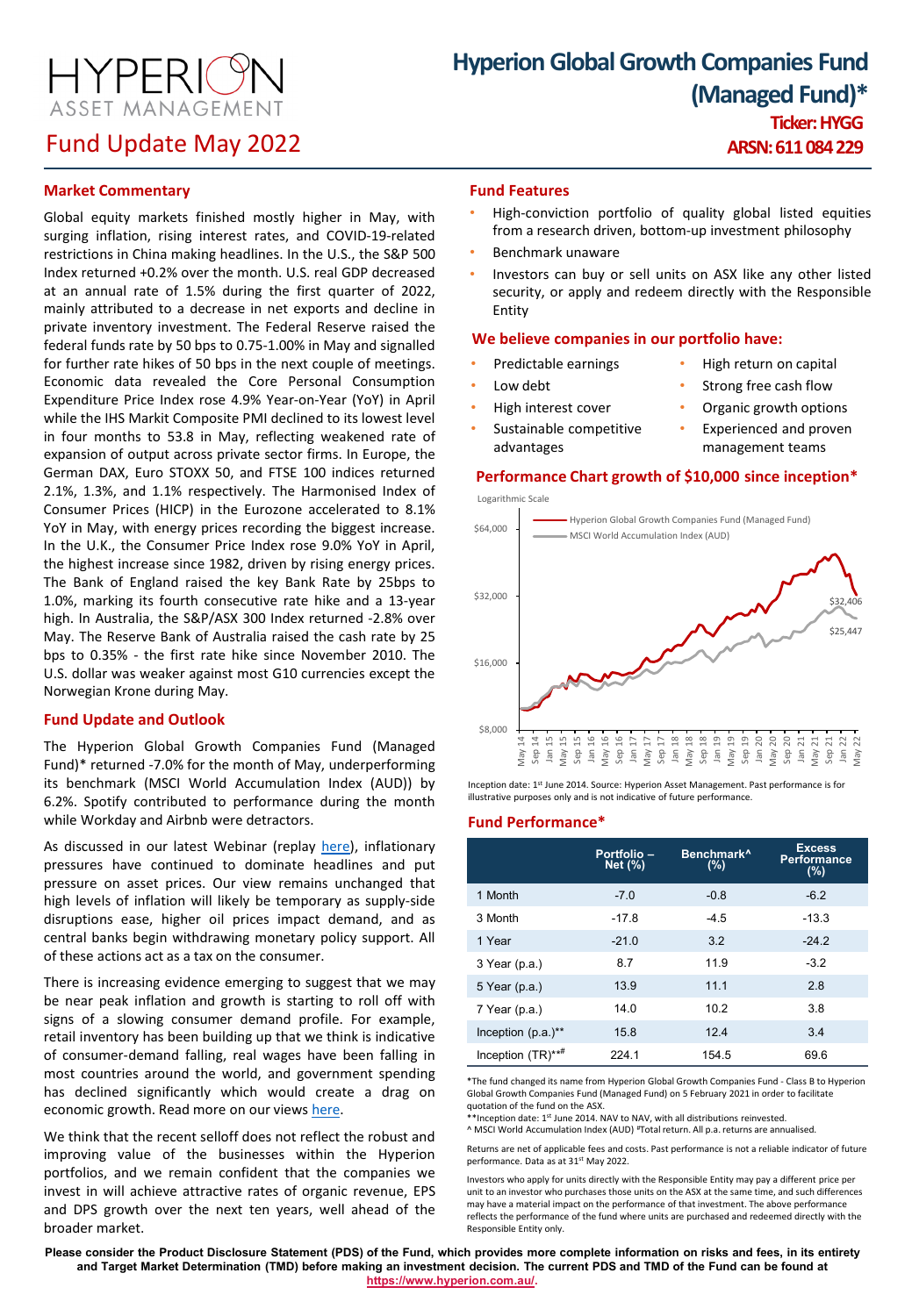

### **Top 5 Holdings**

|                       | Portfolio (%) | Benchmark (%) |
|-----------------------|---------------|---------------|
| Amazon.com Inc.       | 12.6          | 2.0           |
| Tesla Inc.            | 12.6          | 1.2           |
| Microsoft Corporation | 11.1          | 3.6           |
| ServiceNow, Inc.      | 7.8           | 0.2           |
| Block Inc.            | 6.5           | 0.1           |

## **Sector Allocation**

|                               | Portfolio (%) | Benchmark (%) |
|-------------------------------|---------------|---------------|
| <b>Communication Services</b> | 13.2          | 7.5           |
| Consumer Discretionary        | 35.2          | 10.7          |
| <b>Consumer Staples</b>       | 3.1           | 7.4           |
| <b>Health Care</b>            | 2.2           | 13.4          |
| Information Technology        | 44.0          | 21.4          |
| Cash                          | 2.2           |               |

Due to rounding, portfolio weights may not sum perfectly to 100.0%

## **Geographical Weight by Source of Revenue**



Due to rounding, portfolio weights may not sum perfectly to 100.0%

## **Market Capitalisation (AUD)**

|                | Portfolio (%) | # Stocks |
|----------------|---------------|----------|
| $$0 - $50bn$   | 9.3           | 3        |
| \$50 - \$100bn | 11.9          | 3        |
| $$100bn +$     | 76.6          | 15       |
| Cash           | 2.2           | --       |
| Total          | 100           | 21       |

Due to rounding, portfolio weights may not sum perfectly to 100.0%

All data as at 31<sup>st</sup> May 2022. Source: Hyperion Asset Management

\*The fund changed its name from Hyperion Global Growth Companies Fund - Class B to Hyperion Global Growth Companies Fund (Managed Fund) on 5 February 2021 in order to facilitate quotation of the fund on the ASX.

## **Top 5 Contributors and Detractors (rolling 12 months)**

| <b>Contributors</b>          | Price<br>change (%)        | Avg<br>Weight<br>(%) | <b>Contribution</b><br>to return<br>$(\%)$ |
|------------------------------|----------------------------|----------------------|--------------------------------------------|
| Tesla Inc.                   | 30.9                       | 12.3                 | 1.8                                        |
| Microsoft Corporation        | 17.5                       | 7.6                  | 0.4                                        |
| Costco Wholesale Corporation | 33.0                       | 2.7                  | 0.2                                        |
| Visa Inc.                    | 0.7                        | 2.2                  | 0.1                                        |
| Mastercard Incorporated      | 7.1                        | 1.3                  | 0.1                                        |
|                              |                            |                      |                                            |
| <b>Detractors</b>            | <b>Price</b><br>change (%) | Avg<br>Weight<br>(%) | <b>Contribution</b><br>to return<br>$(\%)$ |
| Block Inc. Class A           | $-57.6$                    | 7.9                  | $-4.3$                                     |
| PayPal Holdings, Inc.*       | $-64.7$                    | 5.4                  | $-3.2$                                     |
| Roku, Inc.                   | $-70.5$                    | 3.0                  | $-2.6$                                     |
| Spotify Technology SA        | $-49.6$                    | 4.2                  | $-2.6$                                     |

## **Portfolio Characteristics ^**

|                              | <b>Portfolio</b> |
|------------------------------|------------------|
| Number of Holdings           | 21               |
| Top 10 Security Holdings (%) | 72.2             |
| Dividend Yield (%)**         | 0.3              |
| Portfolio Beta               | 1.4              |
|                              |                  |

^Data based on composite. Before fees. \*\* Trailing.

## **Fund Facts**

| <b>Name</b>           | <b>Hyperion Global Growth Companies Fund</b><br>(Managed Fund)* |
|-----------------------|-----------------------------------------------------------------|
| <b>Inception Date</b> | 01/06/2014                                                      |
| <b>ARSN</b>           | 611 084 229                                                     |
| <b>APIR Code</b>      | <b>WHT8435AU</b>                                                |
| Ticker                | <b>HYGG</b>                                                     |
| Currency              | Australian Dollar, Unhedged                                     |
| Mgt. Fee (% p.a.)     | 0.70% per annum                                                 |
| Buy/Sell Spread^      | 0.30%/0.30%                                                     |
| Perf. Fee (% p.a.)    | 20% over Benchmark, net of Mgt Fee                              |
| <b>Benchmark</b>      | MSCI World Accumulation Index (AUD)                             |
| Fund Size (AUD)       | \$1,840.9 million                                               |
| <b>NAV Price</b>      | \$3.1127                                                        |
| Pricing Frequency     | Daily                                                           |
| Registry              | Automic                                                         |
|                       |                                                                 |

^Only applicable for investors who apply for units directly with the Responsible Entity

| Investors can buy or sell units on the ASX |               |                                    |                    |
|--------------------------------------------|---------------|------------------------------------|--------------------|
| Ticker                                     |               | <b>HYGG</b>                        |                    |
| Exchange                                   |               | <b>ASX</b>                         |                    |
| <b>Trading Currency</b>                    |               | Australian Dollar                  |                    |
| <b>iNAV Provider</b>                       | Solactive     |                                    |                    |
| <b>Market Making Agent</b>                 |               | Citigroup Global Markets Australia |                    |
| Pricing                                    | Intra-day     |                                    |                    |
|                                            | <b>Ticker</b> |                                    | <b>iNAV Ticker</b> |
| Bloomberg                                  |               | <b>HYGG AU Equity</b>              | <b>HYGGAUIV</b>    |
| Reuters/Refinitiv                          | HYGG AX       |                                    | HYGGAUDINAV=SOLA   |
| <b>IRESS</b>                               | HYGG.AXW      |                                    | <b>HYGGAUDINAV</b> |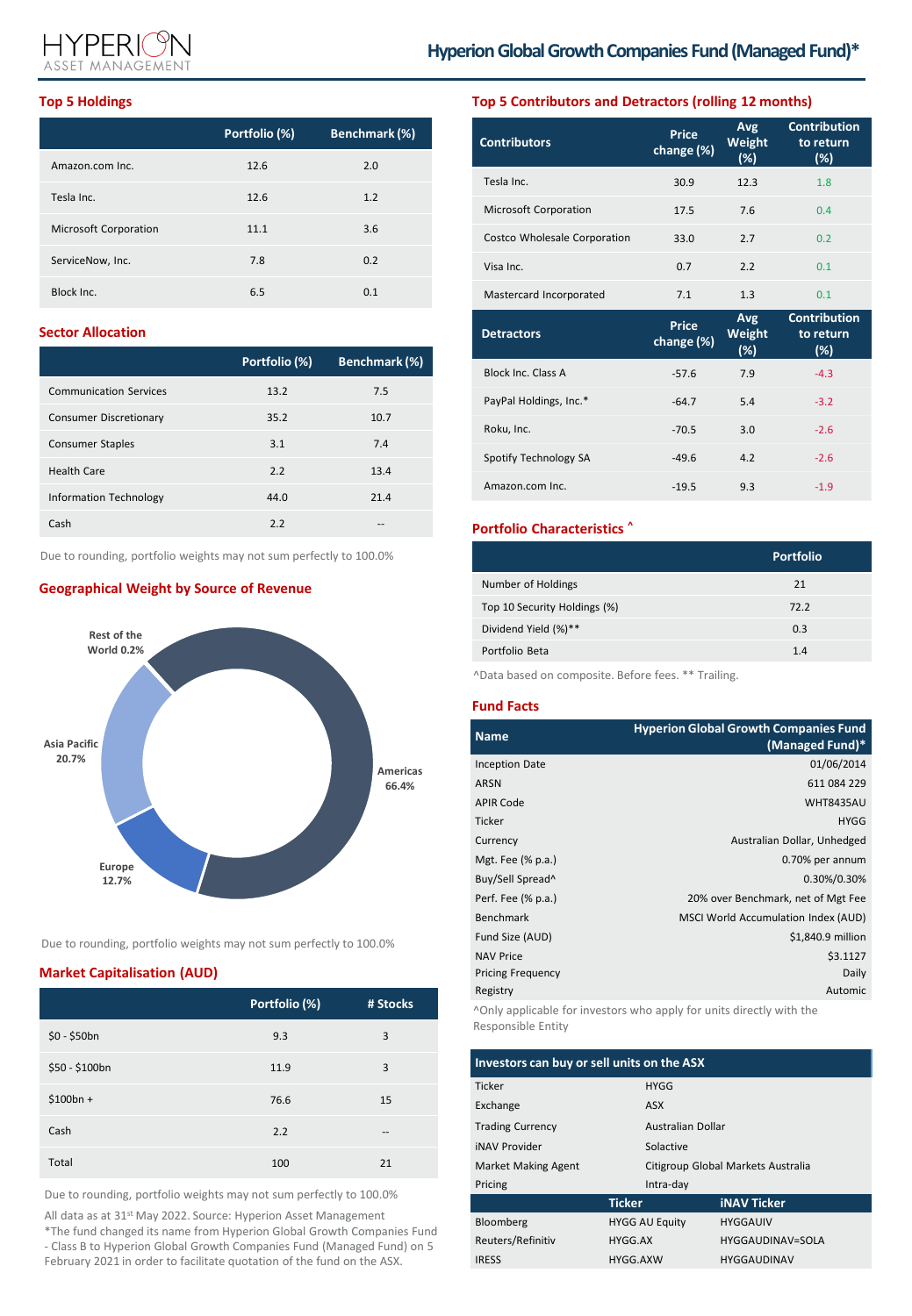

# **Portfolio Holdings Update**

## **Airbnb, Inc. (ABNB-US)**

| <b>Primary Exchange</b> | <b>NASDAQ</b>                 |                   |
|-------------------------|-------------------------------|-------------------|
| <b>GICS Sector</b>      | <b>Consumer Discretionary</b> | $\sqrt{Q}$ airbnb |
| Market Cap (US\$m)      | 46.203                        |                   |

Airbnb, Inc. (Airbnb) released its results for the first quarter ended March 2022, reporting quarterly revenue growth of 70% Year-on-Year (YoY) to US\$1.5b. Gross Booking Value increased 59% YoY to US\$17.2b while Average Daily Rates (ADR) grew 5% YoY to US\$168. This was driven by host price increases whilst being offset by an increased mix of urban and other lower ADR bookings. During the quarter, Nights and Experiences Booked exceeded 100 million, a record figure surpassing pre-pandemic levels. This was driven by strong growth in North America, EMEA and Latin America. Management noted demand for domestic travel and non-urban short distance travel is persistent and noticed an uptick in demand for cross-border travel closer to prepandemic levels. There were more than 6 million active listings at the end of 1Q22 with strong growth in non-urban areas with high guest demand. Management also announced a series of new products and features. The most notable being the Aircover for Guests product, facilitating improved platform trust and user experience. The offering is similar to travel insurance by covering guests in the event of unexpected host cancellations alongside further support functions. Split Stay was also introduced for stays longer than seven days, enabling the business to better match supply and demand within its network. This update is paired with the release of over 50 new search categories for users within the 'I'm Flexible' tool.

## **Intuit, Inc. (INTU-US)**

| <b>Primary Exchange</b> | <b>NASDAQ</b>                 |                |
|-------------------------|-------------------------------|----------------|
| <b>GICS Sector</b>      | <b>Information Technology</b> | <b>INTUIT.</b> |
| Market Cap (US\$m)      | 117.214                       |                |

Intuit, Inc. (Intuit) released its results for the third quarter ended March 2022. Intuit reported revenue growth of 35% YoY to US\$5.6b with continued growth across each segment. Small Business & Self-Employment revenue grew by 42% YoY to US\$1.7b driven by higher effective prices, customer growth and mix shift. The addition of Mailchimp aided the Online Services segment with revenue growth of 121% YoY to US\$614m. Consumer group revenue grew by 32% YoY to US\$3.2b, benefitting from earlier tax filing deadlines for FY22. Credit Karma and ProConnect revenues grew by 48% YoY to US\$468m and 10% YoY to US\$258m, respectively. The Credit Karma business saw strength in personal loans and credit loans during the period. It now has over 120 million members and 120 platform partners. When compared to not using Credit Karma, the Lightbox matching engine approximately doubles the average approval rate of consumer credit cards. Credit Karma Money was also integrated into the TurboTax filing experience during the quarter. Management upgraded FY22 revenue guidance to US\$12.6b-US\$12.7b, representing YoY growth of 31-32%, up from the prior guidance of 26-28% growth. Management expect market share of both total IRS returns and returns in the do-it-yourself category to increase this fiscal year.

## **Block Inc. (SQ-US)**

| <b>Primary Exchange</b> | <b>NYSE</b>                   |              |
|-------------------------|-------------------------------|--------------|
| <b>GICS Sector</b>      | <b>Information Technology</b> | <b>BLOCK</b> |
| Market Cap (US\$m)      | 45.401                        |              |

Block, Inc. (Block) released its results for the first quarter ended March 2022. The business reported net revenue growth excluding Bitcoin of 44% YoY to US\$2.23b and gross profit growth of 34% YoY to \$1.29b. The Cash App ecosystem recorded revenue growth of 38% YoY to US\$731m (excluding Bitcoin) and gross profit growth of 26% to US\$624m. Management noted strength in the Cash App business through its growing active user base and increased engagement. March marked a record month for Monthly Active User engagement with users transacting 21 times per month on average. The Cash Card continues to perform well, with gross profit exceeding 50% growth YoY. The Square ecosystem, previously the Seller ecosystem, recorded revenue growth of 42% YoY to US\$1.44b and gross profit growth of 41% YoY to US\$661m. Management noted Square continues to win larger sellers and improved its product parity with Loans and Delivery launched in Canada. Gross profit from the mid-market sellers grew 47% YoY. Block provided insight into the integration of Afterpay at its Investor Day later in May. Afterpay connects both the Cash App and Square ecosystems, contributing to Block's vertical offering through its highly engaged user base and global reach. Management highlighted their estimated total addressable market at the Investor Day as being a US\$190b gross profit opportunity.

Commentary sourced from Hyperion Asset Management. Market capitalisation as at 31<sup>st</sup> May 2022.

<sup>\*</sup>The fund changed its name from Hyperion Global Growth Companies Fund - Class B to Hyperion Global Growth Companies Fund (Managed Fund) on 5 February 2021 in order to facilitate quotation of the fund on the ASX.